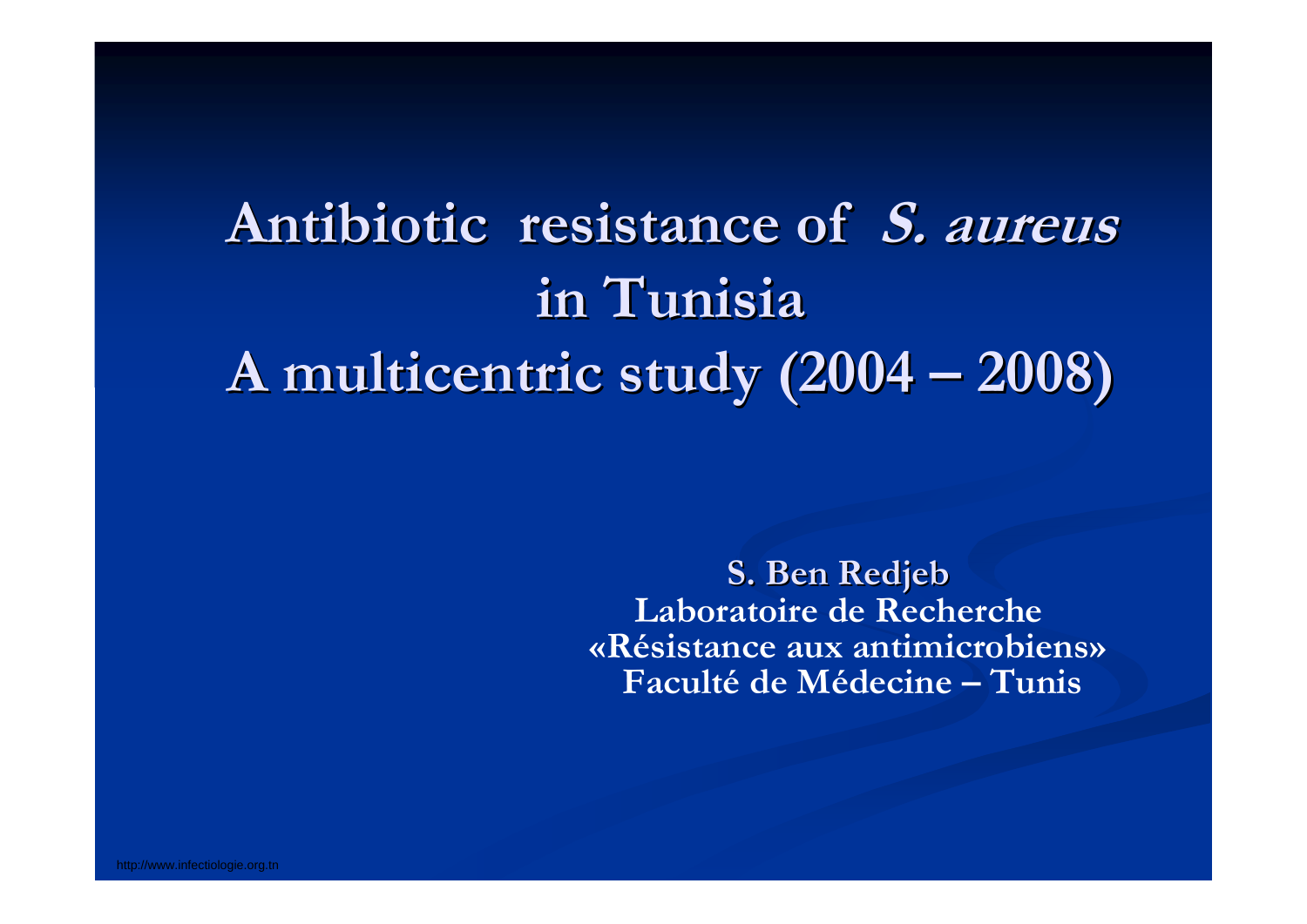# **S. aureus S. aureus**

### **A serious pathogen: A serious pathogen:**

- **Non invasive and** invasive infections (virulence factors)
- Antibiotic aquired resistance : SARM Antibiotic aquired resistance : SARM Hospital aquired –SARM
	- Community aquired –SARM



**Problem of multidrug resistance Problem of multidrug resistance Rates of MRSA varying according to the countries countries**

**Necessity of antimicrobial resistance** surveillance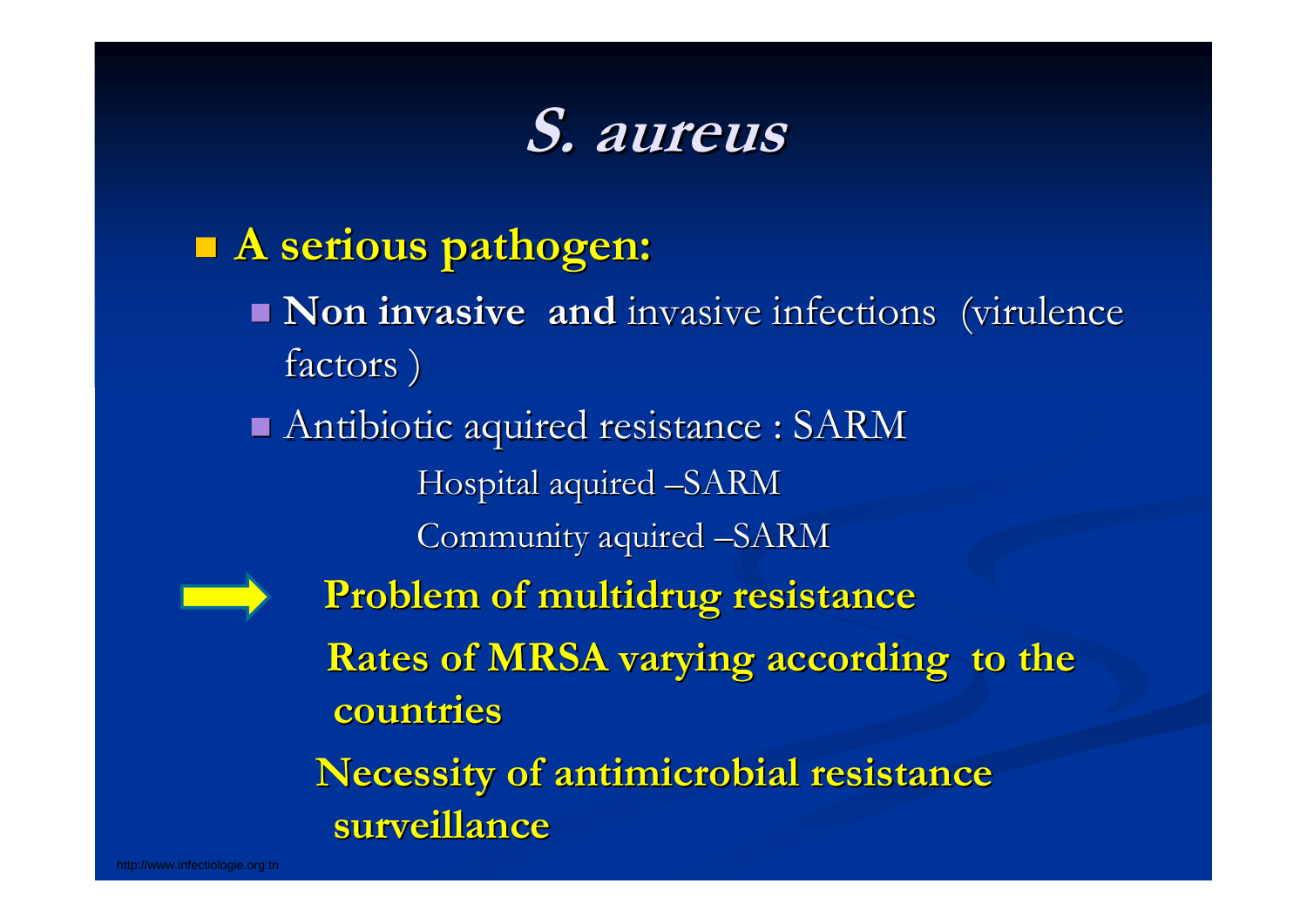## **Multicentric study**

### **3 University hospitals 3 University hospitals**

- п ■ Hôpital Ch. Nicolle – Tunis (HCN) : Multidisciplinary
- П  $\blacksquare$  **Hôpital d'Enfants – Tunis (HET) : Pediatric Hospital**
- П **Hôpital H. Bourguiba/H. Chaker Hôpital H. Bourguiba/H. Chaker – Sfax (CHS) : Multidisciplinary Sfax (CHS) : Multidisciplinary**

### **Methodology :**

- П **Antibiotic susceptibility testing : Diffusion method on MH agar Antibiotic susceptibility testing : Diffusion method on MH agar**
- П **Quality control Quality control**
- П **MRSA detection : oxacillin, cefoxitine (screening) MRSA detection : oxacillin, cefoxitine (screening)**

**MICs, PBP2a ou MICs, PBP2a ou mec A gene** 

- **n** Data collection (WHONET)
	- $\mathbf{r}$ **Non duplicated isolates**
	- П **statistical analysis statistical analysis**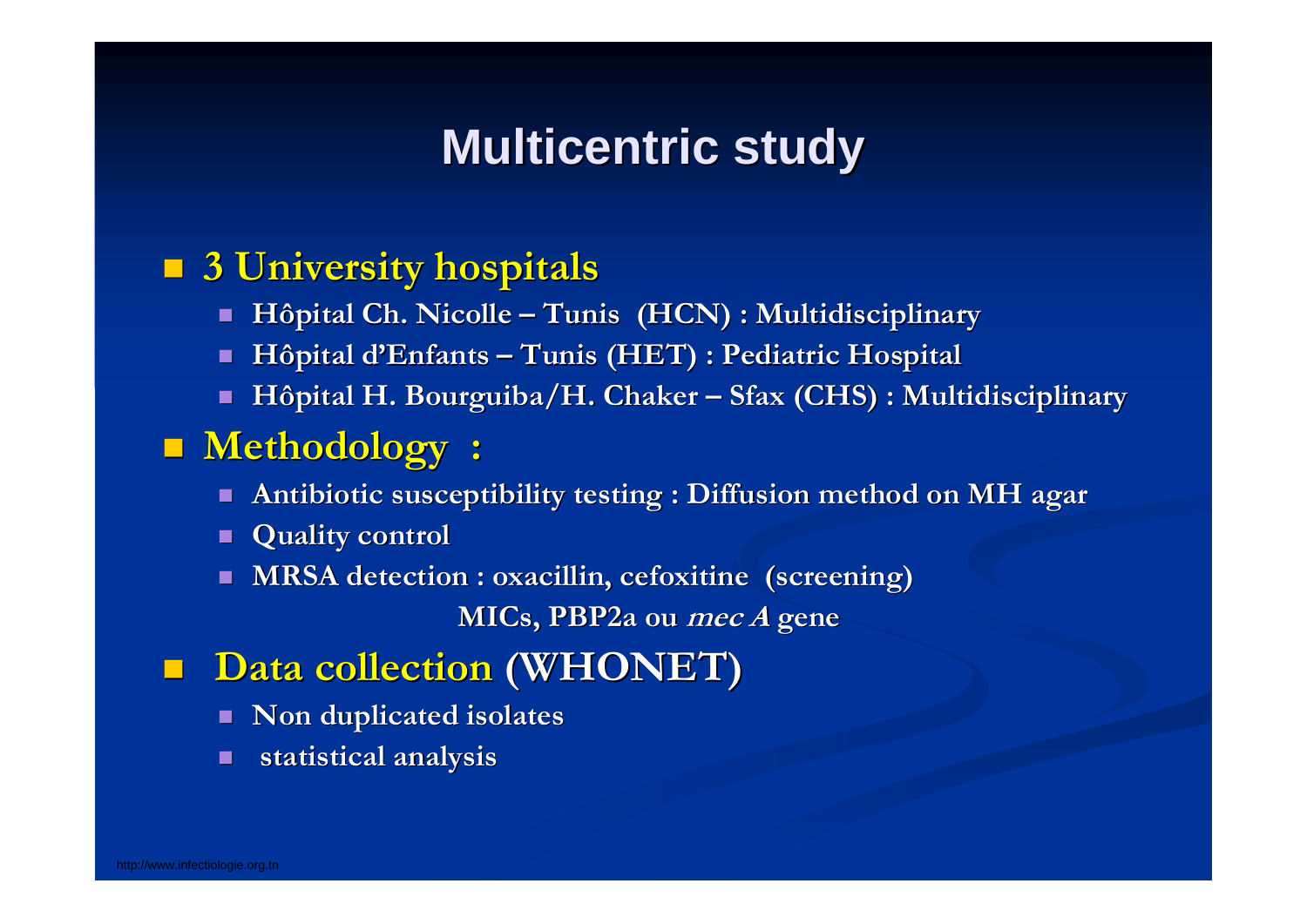### **Distribution of Distribution of S. aureus S. aureus isolates isolates according to wards according to wards**

|                    |                 | 2004<br>(1045) |                | 2005<br>(1165) |           | 2006<br>(1164)  |           | 2007<br>(1097) |                | 2008<br>(1177)   |
|--------------------|-----------------|----------------|----------------|----------------|-----------|-----------------|-----------|----------------|----------------|------------------|
|                    | <b>Nb</b>       | $\frac{9}{6}$  | <b>Nb</b>      | $\frac{9}{6}$  | <b>Nb</b> | $\frac{9}{6}$   | <b>Nb</b> | $\frac{9}{6}$  | <b>Nb</b>      | $\frac{9}{6}$    |
| surgery            | 261             | 24.9           | 269            | 23.1           | 245       | 21              | 246       | 22.4           | 292            | 24.8             |
| <b>Gyneco</b>      | 25              | 2,4            | 28             | 2,4            | 23        | 2 <sup>1</sup>  | 27        | 8.8            | 21             | 1.7 <sub>z</sub> |
| <b>Medicine</b>    | 310             | 29.6           | 291            | 25.0           | 318       | 28              | 289       | 26.3           | 351            | 28.8             |
| <b>Pediatrics</b>  | 280             | 26.8           | 374            | 32.1           | 372       | 32 <sup>7</sup> | 386       | 35             | 321            | 27.7             |
| <b>Neonat</b>      | 12 <sub>2</sub> | 1.1            | 16             | 1.4            | 16        | $\overline{1}$  | $\bf{0}$  | $\mathbf 0$    | 5 <sup>5</sup> | 0.8              |
| <b>ICUS</b>        | 114             | 10.9           | 180            | $15.5$         | 163       | 14              | 124       | 11             | 145            | 12.3             |
| <b>Outpatients</b> | 43              | 4.1            | $\overline{7}$ | 0.6            | 27        | 2 <sup>1</sup>  | 11        | $\overline{1}$ | 39             | 3.3              |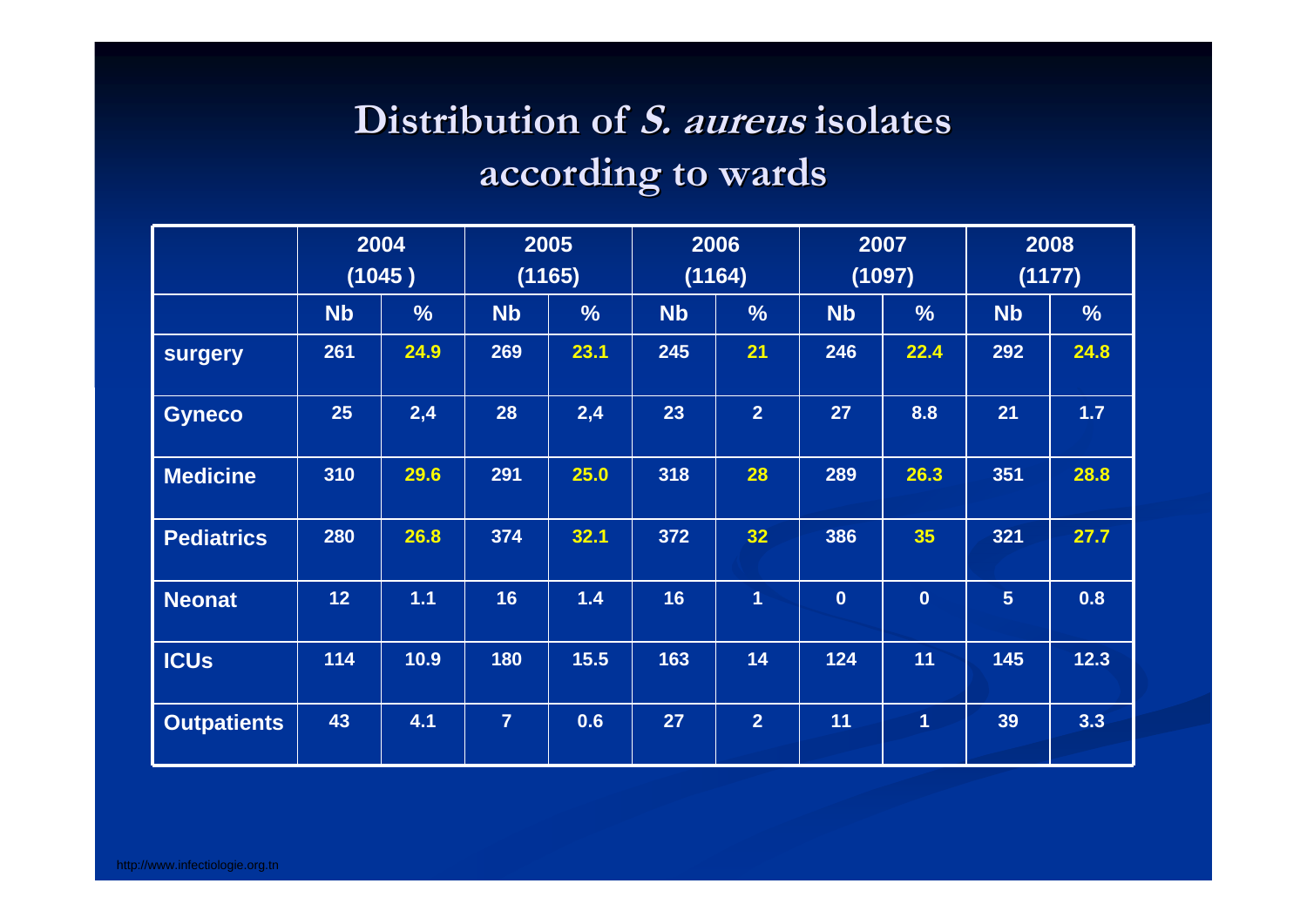#### **Distribution of** *S. aureus* **isolates according to specimens (2004 - 2008)**

|                  | 2004       |               | 2005      |                         | 2006      |               | 2007      |               | 2008      |      |
|------------------|------------|---------------|-----------|-------------------------|-----------|---------------|-----------|---------------|-----------|------|
|                  | (1045)     |               | (1165)    |                         | (1164)    |               | (1097)    |               | (1177)    |      |
|                  | <b>Nb</b>  | $\frac{0}{0}$ | <b>Nb</b> | $\frac{0}{0}$           | <b>Nb</b> | $\frac{1}{2}$ | <b>Nb</b> | $\frac{1}{2}$ | <b>Nb</b> | %    |
| Pus              | 521        | 50            | 651       | 57                      | 658       | 56            | 669       | 60.9          | 626       | 53.3 |
| <b>Blood</b>     | 218        | 21            | 199       | $\bm{17}$               | 222       | 19            | 189       | 17.2          | 182       | 15.5 |
| <b>Urines</b>    | 83         | 8             | 92        | 8                       | 88        | 7.5           | 61        | 5.5           | 97        | 8.2  |
| Pulm             | <b>101</b> | 10            | 93        | 8                       | 112       | 9.5           | 65        | 5.9           | 109       | 9.2  |
| <b>Punctions</b> | 45         | 3             | 35        | $\overline{\mathbf{3}}$ | 43        | 3.6           | 46        | 4.1           | 39        | 3.3  |
| others           | 77         | 8             | 80        | 7                       | 41        | 3.5           | 40        | 3.6           | 121       | 10.5 |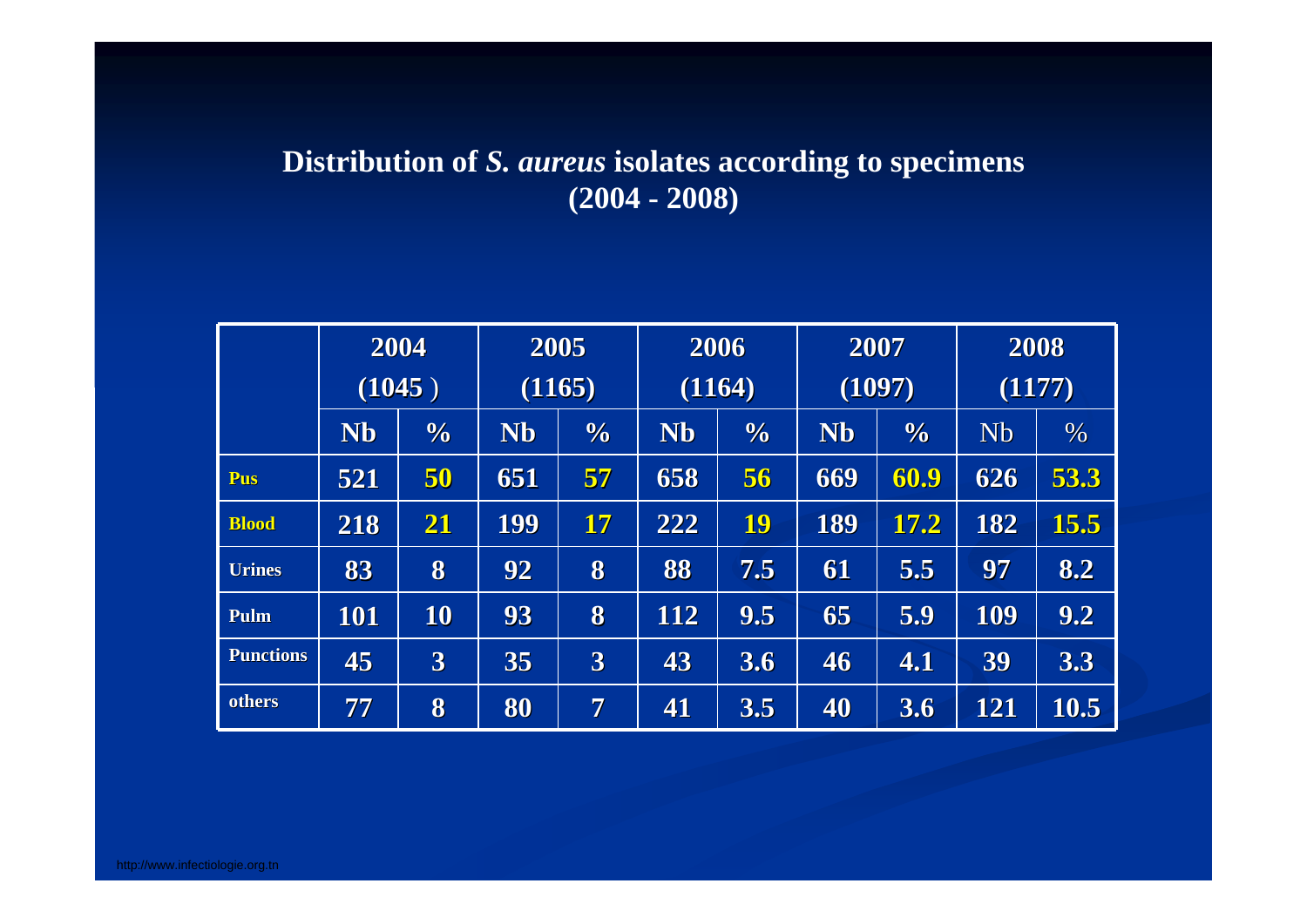#### **% of antibiotic resistance of** *S. aureus* **(2004-2008)**

| <b>ATB</b>       | 2004             | 2005           | 2006         | 2007         | 2008           |
|------------------|------------------|----------------|--------------|--------------|----------------|
|                  | (935)            | (1014)         | (1075)       | (1075)       | (1056)         |
|                  | $R + I$          | $R + I$        | $R + I$      | $R + I$      | $R+I$          |
| <b>Peni</b> /Amx | 92               | 92             | 91.3         | 91.2         | 91.5           |
| <b>Oxa</b>       | 18               | 18.3           | 21.6         | 20.1         | 16.3           |
| <b>K/An</b>      | 29.3             | 25.6           | 33           | 29.1         | 22.3           |
| Gm               | 7.3              | 7.6            | 6.7          | 3.4          | 5.3            |
| Tb               | 9.3              | 11             | 12.6         | 9.7          | 7.3            |
| $\mathbf{E}$     | 21               | 19.9           | 26.2         | 22.6         | 15.2           |
| L/Clin           | 5 <sup>1</sup>   | 5.3            | 12.7         | 5.3          | 4.9            |
| <b>Pris</b>      | $\boldsymbol{0}$ | $\mathbf{0}$   | 0.4          | 0.9          | 0.5            |
| Te               | 48.3             | 42.6           | 42.8         | 43.3         | 35.5           |
| $\mathbf C$      | 1.3              | 3.9            | 3.4          | 3.6          | $\overline{2}$ |
| <b>Sxt</b>       | 5.3              | 6.6            | 4.8          | 2.6          | 1.7            |
| <b>Rif</b>       | <b>11</b>        | 10.6           | 12.1         | 8.2          | 6.1            |
| Fos              | 1.5              | 5 <sup>1</sup> | 5.4          | 1.8          | 3.3            |
| <b>Ofx</b>       | $\overline{7}$   | 8.9            | 14           | 9.3          | 4.5            |
| <b>Van</b>       | $\mathbf{0}$     | $\mathbf{0}$   | $\mathbf{0}$ | $\mathbf{0}$ | $\mathbf{0}$   |
| Tei              | $\mathbf{0}$     | $\mathbf{0}$   | $\mathbf{0}$ | $\mathbf{0}$ | $\mathbf 0$    |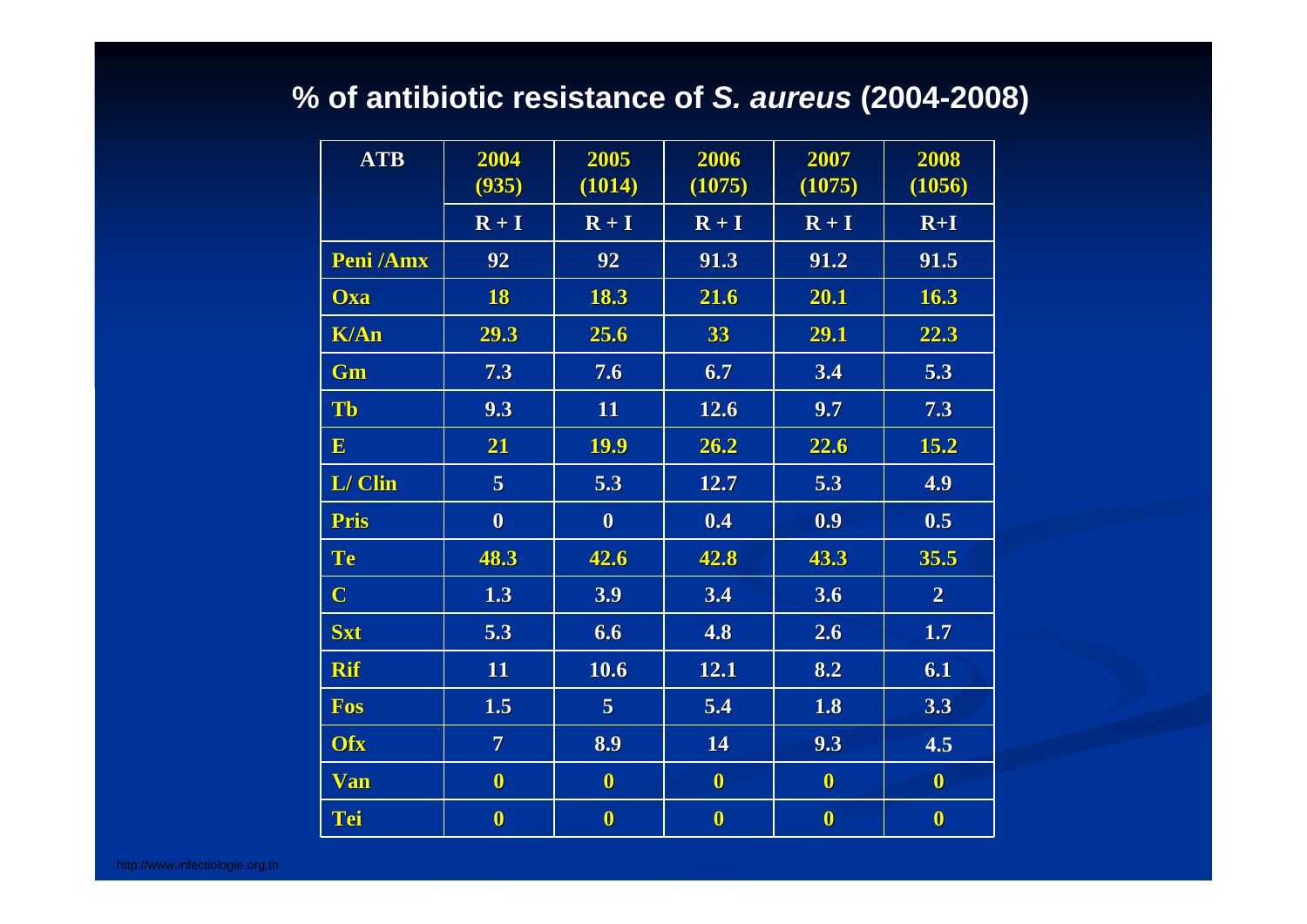#### % of antibiotic resistance of S. aureus in blood cultures

|              | 2004             | 2005                    | 2006             | 2007             | 2008             |
|--------------|------------------|-------------------------|------------------|------------------|------------------|
|              | (211)            | (193)                   | (194)            | (189)            | (177)            |
|              | $R+I$            | $R+I$                   | $R+I$            | $R+I$            | $R+I$            |
| Péni G/Amx   | 91.5             | 94                      | 94.2             | 91.3             | 91               |
| <b>Oxa</b>   | 22               | 19                      | 26.4             | 20.7             | 19.3             |
| <b>K/An</b>  | 31.6             | 30                      | 38.7             | 22.6             | 32.7             |
| Gm           | 14.3             | 11                      | 12               | $\overline{2}$   | 6.6              |
| Tb           | 17.3             | 13.3                    | 18.9             | 9.9              | 12.2             |
| $\mathbf{E}$ | 26.3             | 21                      | 38.9             | 22.5             | 18.9             |
| L/ Clin      | 5.6              | 9.3                     | 8.3              | $\overline{7}$   | 3.8              |
| <b>Pris</b>  | $\boldsymbol{0}$ | $\boldsymbol{0}$        | $\boldsymbol{0}$ | $\boldsymbol{0}$ | $\boldsymbol{0}$ |
| Té           | 39.6             | 52.3                    | 42.5             | 36.8             | 38.3             |
| $\mathbf C$  | 1.3              | 0.6                     | 5.5              | 3.4              | 1.4              |
| <b>Sxt</b>   | 11.3             | 5.6                     | 8                | 3.2              | 3.9              |
| <b>Rif</b>   | 15               | 10.6                    | 14.1             | 3.1              | 7.5              |
| <b>Fos</b>   | 5.5              | $\overline{\mathbf{4}}$ | 4.7              | 3.3              | 2.7              |
| <b>Ofx</b>   | 13.3             | 13                      | 17.7             | 7.6              | 9 <sup>1</sup>   |
| <b>Van</b>   | $\mathbf{0}$     | $\bf{0}$                | $\mathbf{0}$     | $\bf{0}$         | $\bf{0}$         |
| Tei          | $\mathbf{0}$     | $\boldsymbol{0}$        | $\mathbf{0}$     | $\bf{0}$         | $\mathbf{0}$     |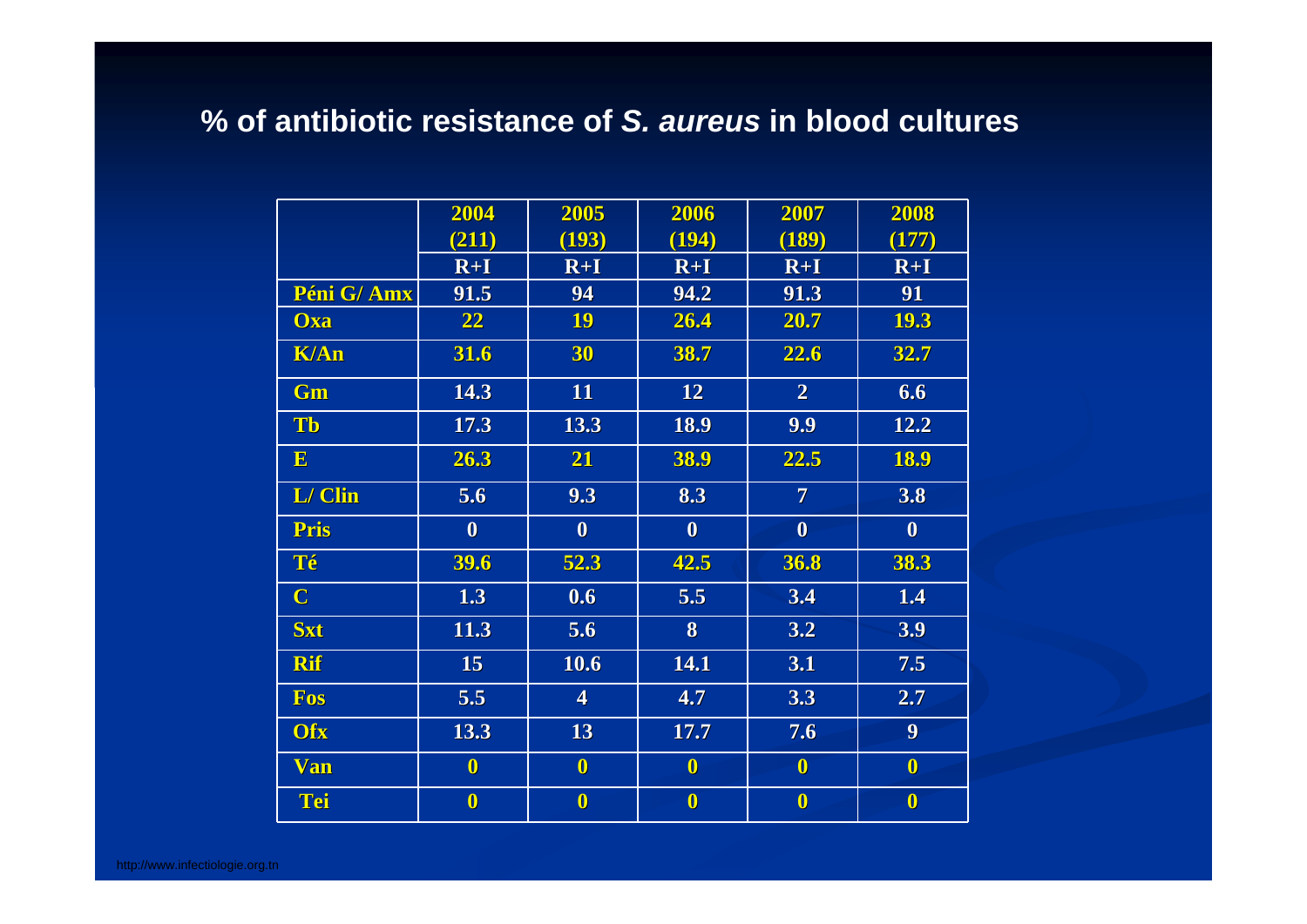# MRSA in blood cultures **EARSS et ARMED (2003 EARSS et ARMED (2003 -2005 )**



**http://www.slh.gov.mt/armed/microbal.asp**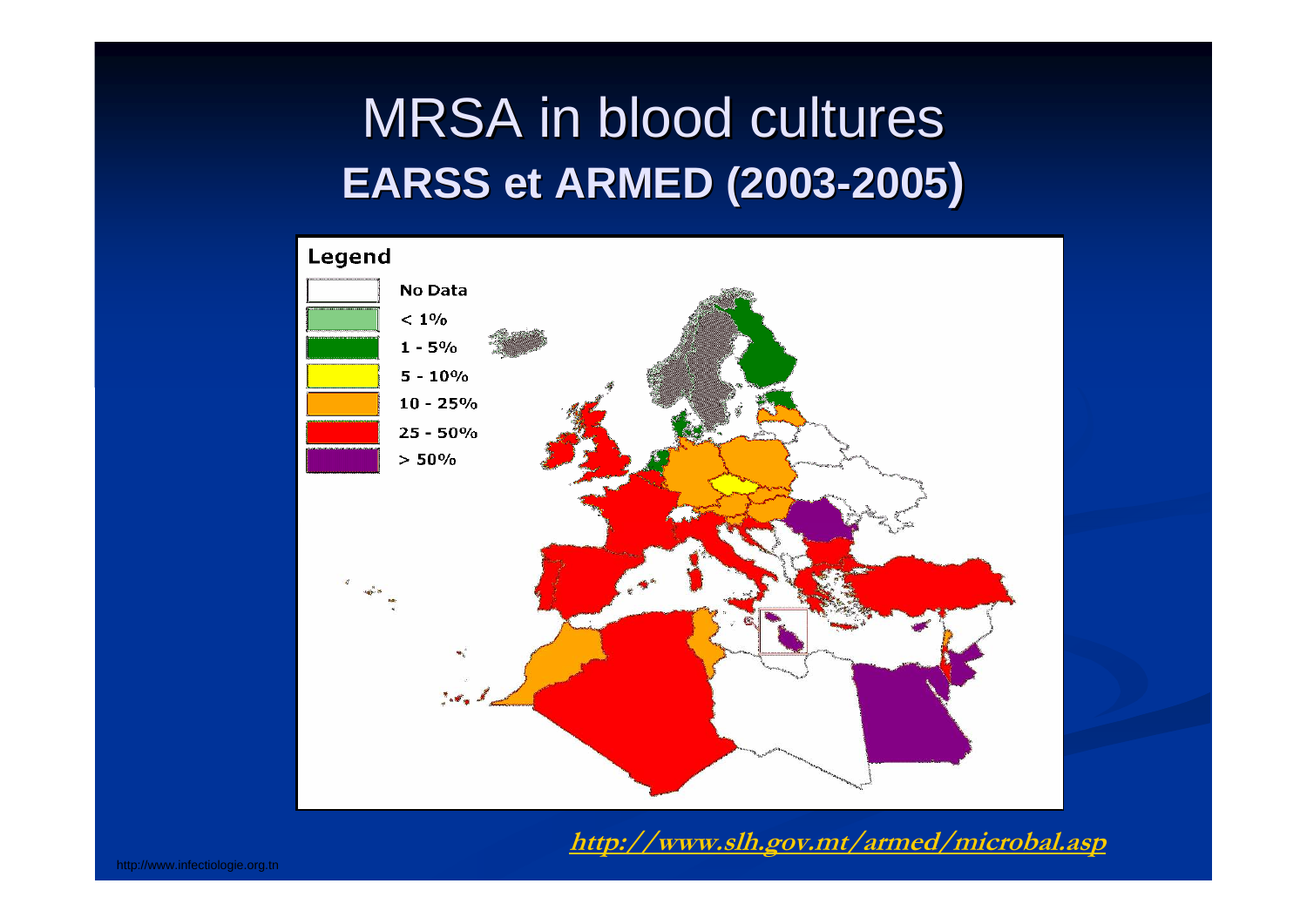### **Incidence of MRSA according to wards Incidence of MRSA according to wards**

|                    | 2004                                 |               | 2005                                 |               | 2006                                 | 2007          |                                      |                  | 2008                                 |                  |
|--------------------|--------------------------------------|---------------|--------------------------------------|---------------|--------------------------------------|---------------|--------------------------------------|------------------|--------------------------------------|------------------|
|                    | <b>Nb</b><br><b>MRSA</b><br>(Nb S.a) | $\frac{6}{6}$ | <b>Nb</b><br><b>MRSA</b><br>(Nb S.a) | $\frac{9}{6}$ | <b>Nb</b><br><b>MRSA</b><br>(Nb S.a) | $\frac{0}{6}$ | <b>Nb</b><br><b>MRSA</b><br>(Nb S.a) | $\frac{6}{6}$    | <b>Nb</b><br><b>MRSA</b><br>(Nb S.a) | $\frac{0}{6}$    |
| <b>Surgery</b>     | 44<br>(261)                          | 16.8          | 52<br>(269)                          | 19.3          | 55<br>(245)                          | 22.4          | 42<br>(246)                          | 17               | (292)<br>39                          | 13.3             |
| <b>Gyneco</b>      | $\overline{2}$<br>(25)               | $\bf{8}$      | $\overline{\mathbf{4}}$<br>(28)      | 14.2          | $\bf{0}$<br>(23)                     | $\bf{0}$      | $\overline{\mathbf{4}}$<br>(27)      | 14.8             | $\mathbf{1}$<br>(21)                 | 4.7              |
| <b>Medicine</b>    | 47<br>(310)                          | 21.6          | 68<br>(291)                          | 23.3          | 62<br>(318)                          | 19.4          | 68<br>(289)                          | 23.5             | 41<br>(351)                          | 11.6             |
| <b>Pediatrics</b>  | 44<br>(280)                          | 15.7          | 47<br>(374)                          | 12.6          | 84<br>(384)                          | 21.8          | 96<br>(386)                          | 24.8             | 67<br>(321)                          | 20.8             |
| Neonat.            | $\bf{0}$<br>(12)                     | $\mathbf{0}$  | $\bf{0}$<br>(16)                     | $\bf{0}$      | $\bf{0}$<br>(16)                     | $\bf{0}$      | $\bf{0}$<br>(0)                      | $\boldsymbol{0}$ | $\bf{0}$<br>(5)                      | $\boldsymbol{0}$ |
| <b>ICUs</b>        | 48<br>(114)                          | 42            | 79<br>(180)                          | 43            | 40<br>(163)                          | 24.5          | 15<br>(124)                          | 12               | 20<br>(145)                          | 13.8             |
| <b>Outpatients</b> | $\mathbf{1}$<br>(43)                 | 2.3           | $\mathbf{1}$<br>(7)                  | 14.2          | $\overline{\mathbf{4}}$<br>(27)      | 14.8          | $\overline{\mathbf{4}}$<br>(11)      | 15.4             | $\overline{5}$<br>(39)               | 12.6             |
| <b>Total</b>       | 186<br>(1045)                        | 18.3          | 235<br>(1164)                        | 18.3          | 247<br>(1165)                        | 21.9          | 229<br>(1097)                        | 20.1             | 177<br>(1177)                        | 16.3             |

http://www.infectiologie.org.tn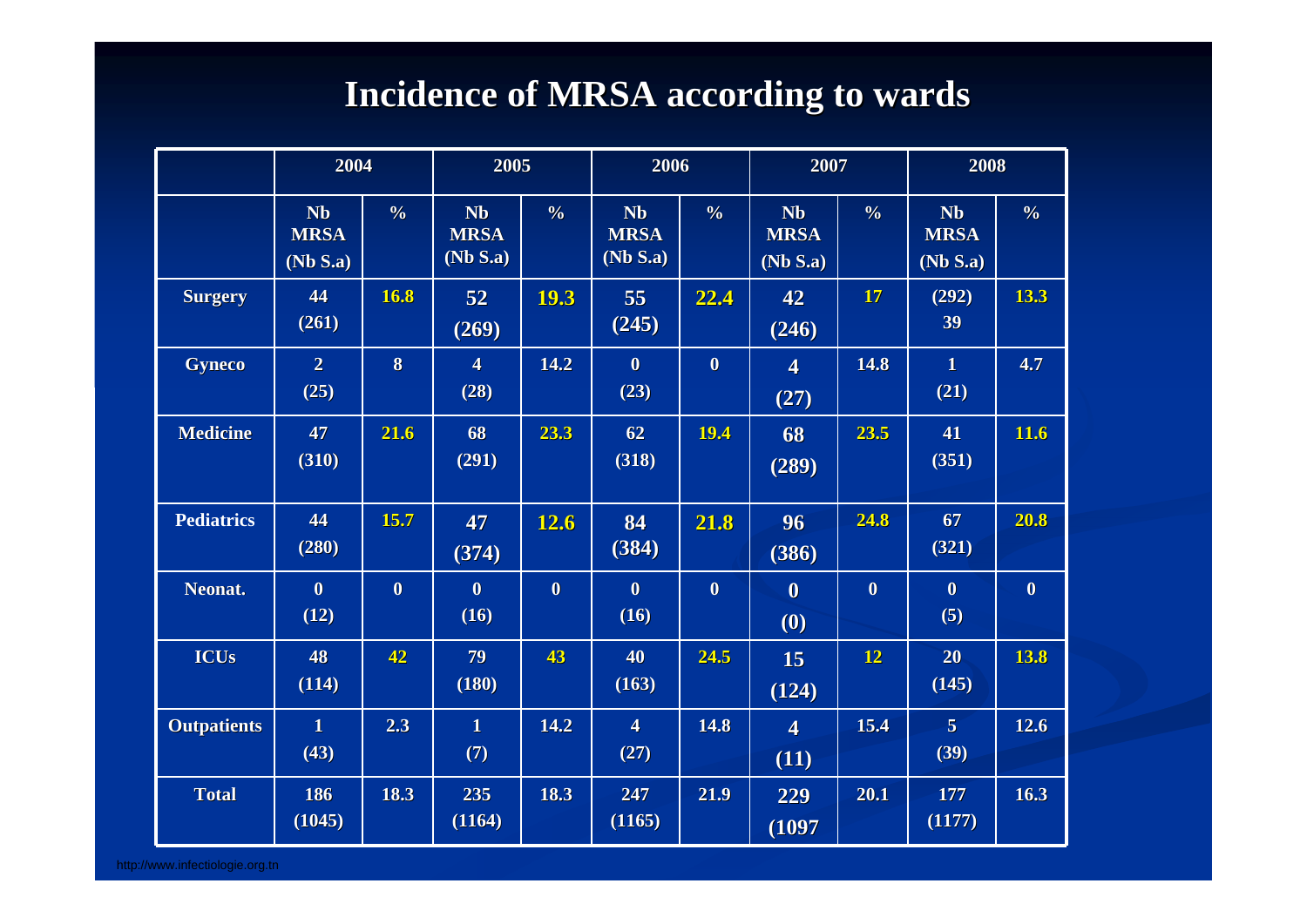#### **Incidence of MRSA according to specimens Incidence of MRSA according to specimens**

|                                    | 2004                                 |               |                                      | 2005          |                                      | 2006            |                                      | 2007          |  |
|------------------------------------|--------------------------------------|---------------|--------------------------------------|---------------|--------------------------------------|-----------------|--------------------------------------|---------------|--|
|                                    | <b>Nb</b><br><b>MRSA</b><br>(Nb S.a) | $\frac{6}{6}$ | <b>Nb</b><br><b>MRSA</b><br>(Nb S.a) | $\frac{6}{6}$ | <b>Nb</b><br><b>MRSA</b><br>(Nb S.a) | $\frac{6}{6}$   | <b>Nb</b><br><b>MRSA</b><br>(Nb S.a) | $\frac{0}{0}$ |  |
| <b>Pus</b>                         | 86<br>(521)                          | 16.5          | 126<br>(651)                         | 19.3          | 132<br>(658)                         | 20 <sub>2</sub> | <b>146</b><br>(669)                  | 21.8          |  |
| <b>Blood</b>                       | 47<br>(218)                          | 21.5          | 43<br>(199)                          | 21.6          | 57<br>(222)                          | 25.6            | 37<br>(189)                          | 19.5          |  |
| <b>Urines</b>                      | 9 <sup>°</sup><br>(83)               | 10.8          | 14<br>(92)                           | 15.2          | 10<br>(88)                           | 11.3            | 6<br>(61)                            | 9.8           |  |
| Pulm                               | 21<br>(101)                          | 20.7          | 26<br>(93)                           | 27.9          | 27<br>(112)                          | 24              | <b>11</b><br>(65)                    | 16.9          |  |
| <b>Punct</b> <sup>o</sup><br>fluid | 6<br>(45)                            | 13.3          | 6<br>(35)                            | 17.1          | 10<br>(43)                           | 23.2            | $\boldsymbol{9}$<br>(46)             | 19.5          |  |
| <b>Others</b>                      | 17<br>(77)                           | 22            | 20<br>(80)                           | 25            | 11<br>(41)                           | 26.8            | $\overline{5}$<br>(40)               | 12.5          |  |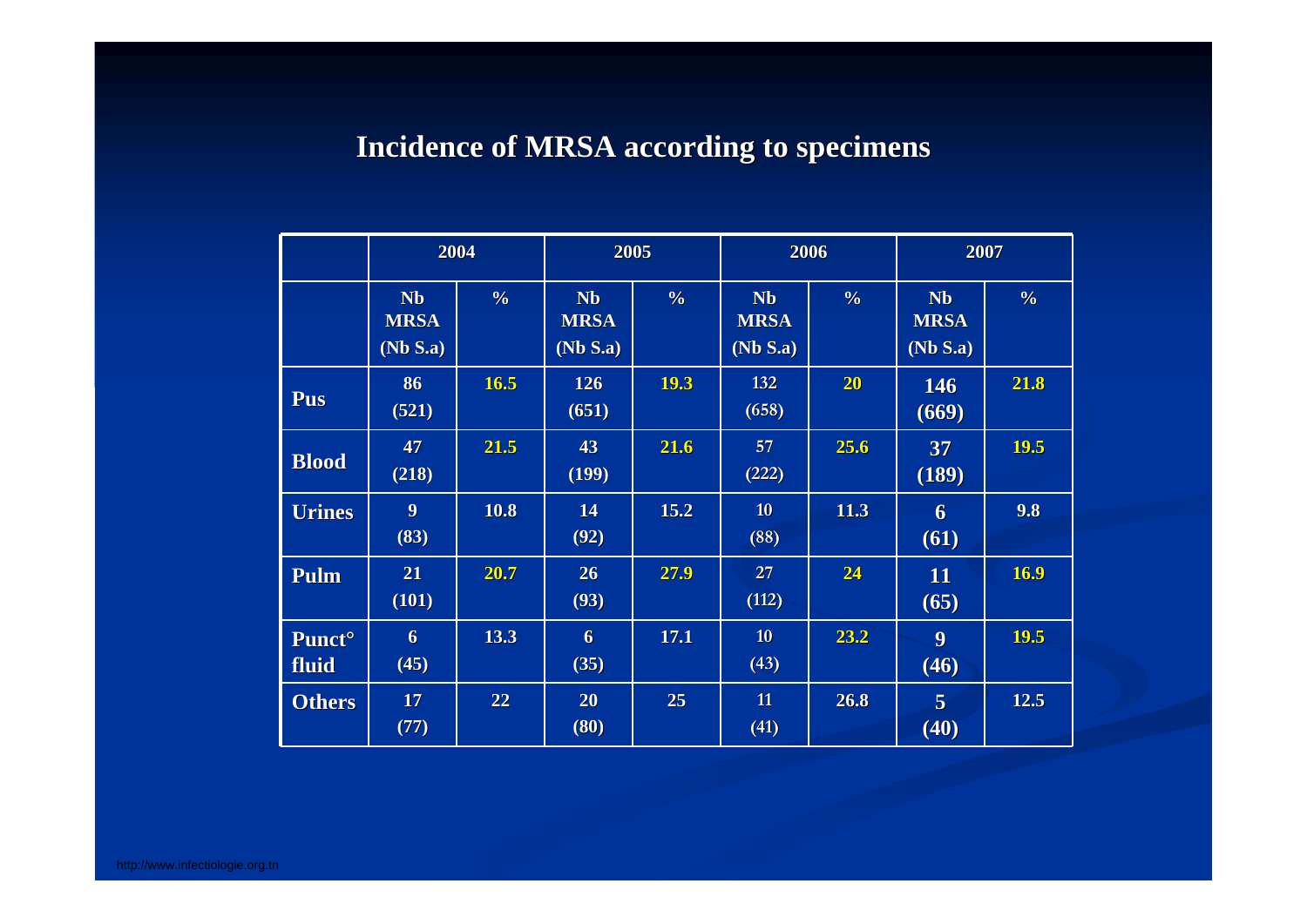#### MRSA: % of associated resistance (2004-2008)

| <b>ATB</b>   | 2004<br>(176)    | 2005<br>(235)    | 2006<br>(234) | 2007<br>(226) | 2008<br>(177) |
|--------------|------------------|------------------|---------------|---------------|---------------|
|              | $R+I$            | $R+I$            | $R+I$         | $R+I$         | $R+I$         |
| K/An         | 89.3             | 87.3             | 83.6          | 88.9          | 89            |
| Gm           | 35               | 42.3             | 29.6          | 20.5          | 18.9          |
| <b>Tb</b>    | 46.3             | 49.3             | 28.3          | 36.2          | 35.9          |
| $\mathbf{E}$ | 43.2             | 50.3             | 51.8          | 49            | 29.8          |
| L/Clin       | 9.9              | <b>19</b>        | 18.5          | 11.5          | <b>15</b>     |
| Pris         | $\boldsymbol{0}$ | $\boldsymbol{0}$ | 0.3           | 0.9           | 1.4           |
| Ofx          | 33.9             | 42.6             | 39.9          | 36.3          | 30.4          |
| <b>Sxt</b>   | 29.6             | 30.6             | 14.5          | 11.9          | 9.3           |
| <b>Rif</b>   | 36.3             | 40.3             | 32.1          | 24            | 28.5          |
| <b>Van</b>   | $\mathbf{0}$     | $\mathbf{0}$     | $\mathbf{0}$  | $\mathbf{0}$  | $\mathbf{0}$  |
| <b>Tei</b>   | $\mathbf{0}$     | $\bf{0}$         | $\bf{0}$      | $\mathbf{0}$  | $\bf{0}$      |

http://www.infectiologie.org.tn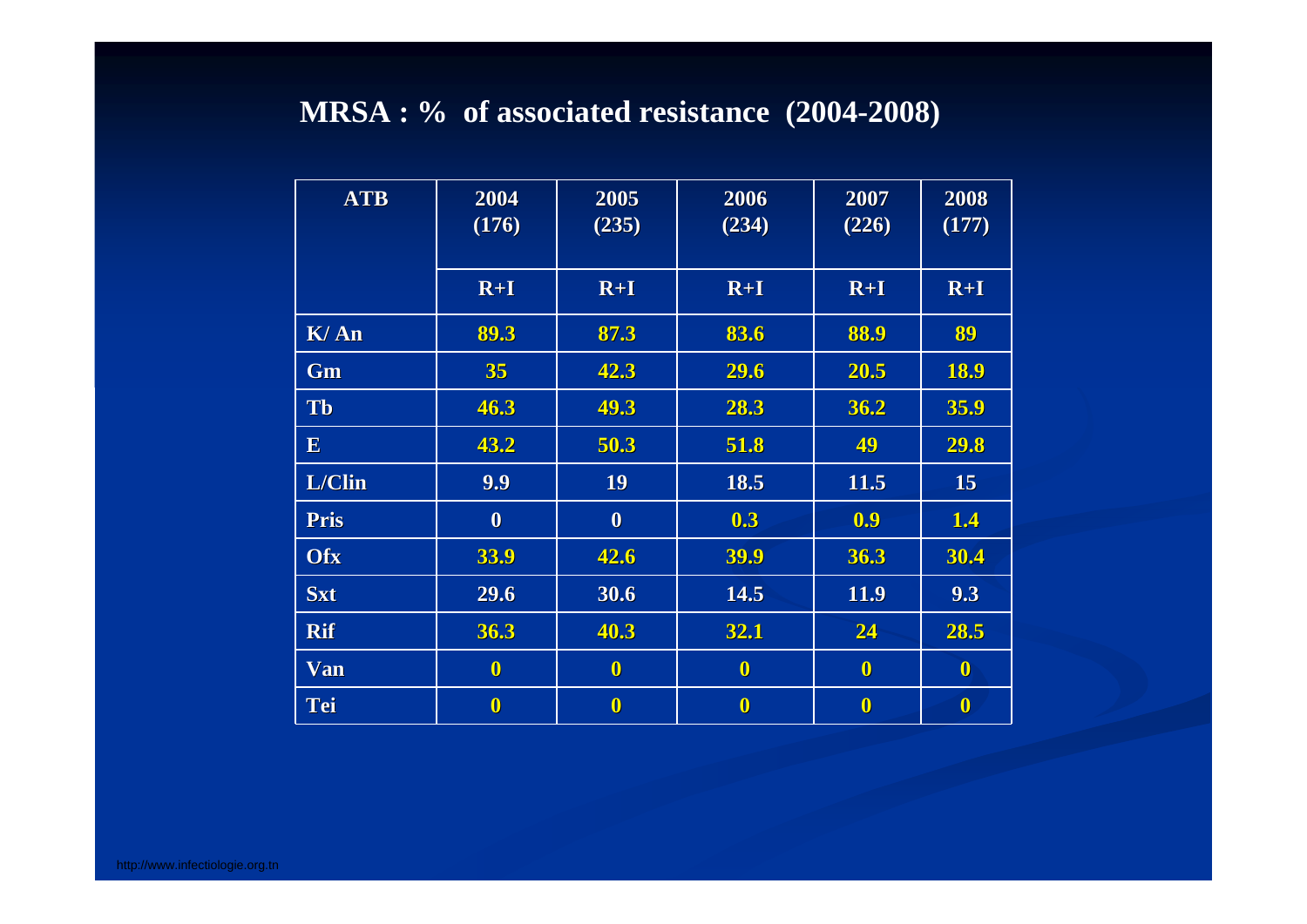# **Trends of MRSA in Tunisia Trends of MRSA in Tunisia-2008**